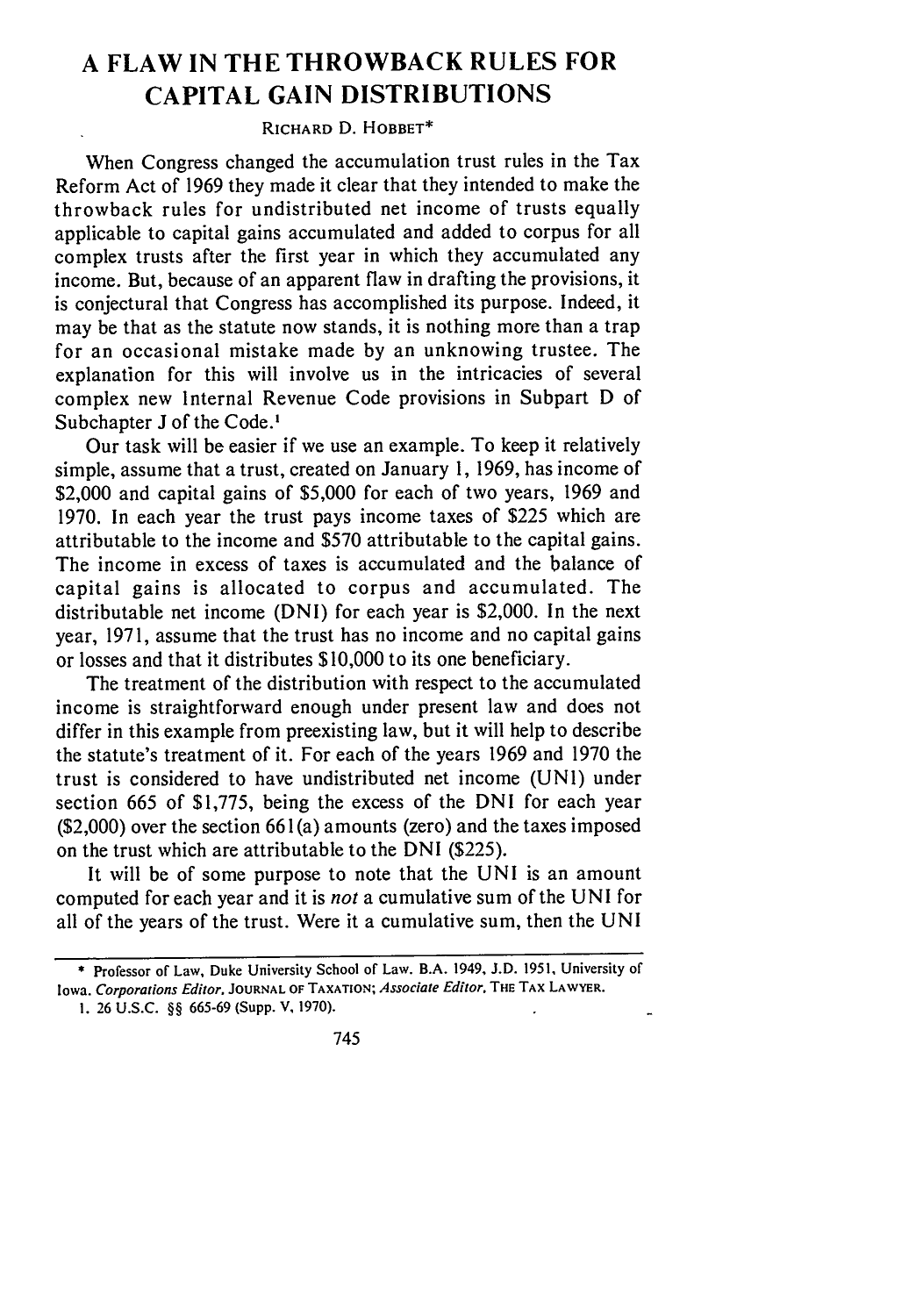for the year 1970 would be the sum of the UNI for 1969 and 1970, or \$3,550.

In 1971, the above trust has made an accumulation distribution  $(AD)$  of \$10,000, being the excess of the section 661(a)(2) distributions for the year 1971 (\$10,000) over the DNI (zero) reduced by the section 661(a)(1) distributions (zero). Under section 666 it is clear that the AD for 1971 is thrown back and treated as a distribution of the UNI for each of the years 1969 and 1970. It is deemed to be a section  $661(a)(2)$  distribution as of the last day of the year of each of such years to the extent it "exceeds the total of any undistributed net income for all earlier preceding taxable years." In this case there is no UNI for any year preceding 1969 and there is \$1,775 of UNI for "all earlier preceding taxable years" with respect to the year 1970. Thus, there is ample AD for each of such years and the second sentence of 666(a) is therefore the limiting factor, stating that the amount deemed distributed in each year shall not exceed the UNI for that year. Therefore,  $$1,775$  is deemed distributed in each such year. The taxes attributable to such UNI are also deemed distributed pursuant to section 666(b).

With \$3,550 of the AD for 1971 thus used up as a distribution of prior years' UNI, it was the clear intent of Congress that the balance of the distribution (\$6,450) be treated as a distribution of the accumulated capital gains in the prior years. In reporting its bill, the Finance Committee said that it had modified the House bill "to treat those capital gains of accumulation trusts allocated to the corpus of the trust in a manner similar to ordinary income accumulations."<sup>2</sup> It further explained this change as providing "an unlimited throwback rule for capital gains allocated to the corpus of an accumulation trust."<sup>3</sup> And if any doubt remained it added, "[f] or purposes of this provision, a capital gains distribution will be deemed to have been made only when the distribution is greater than all of the accumulated ordinary income. If the trust has no accumulated ordinary income or *capital gains,* or if the distribution is greater than the ordinary income or *capital gain accumulations,* then to this extent it will be considered a distribution of corpus and no additional tax will be imposed."<sup>4</sup>

The method the statute adopts to accomplish this result is

**<sup>2.</sup> SENATE COMM. ON FINANCE.TAX REFORM ACT** OF **1969. S. REP.** No. 552.91st Cong., Ist Sess. **127 (1969).**

*<sup>3.</sup> Id.* at **130.**

<sup>4.</sup> *Id.* (emphasis added).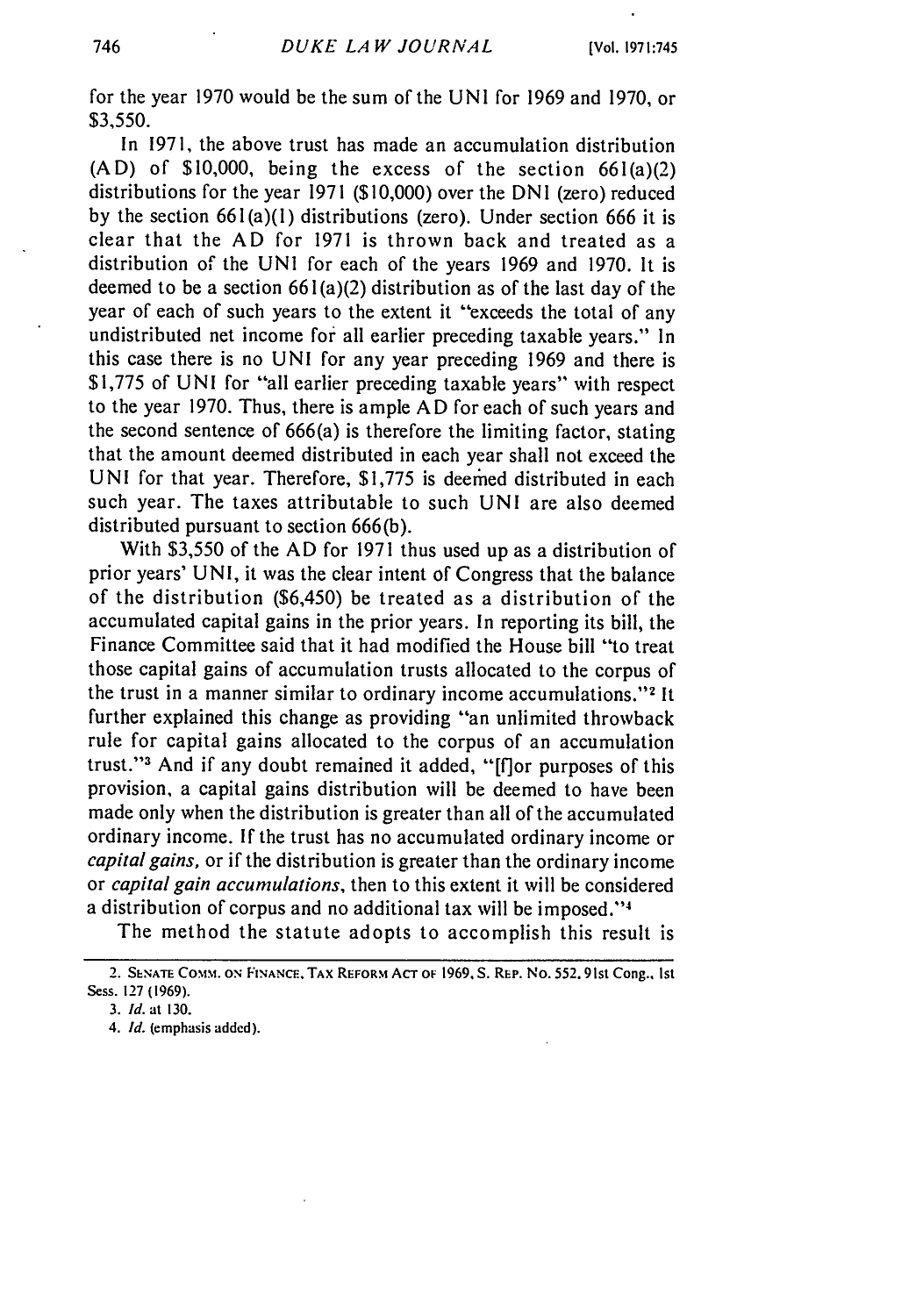predictably similar to the rules relating to distributions of UNI. In section 665(f) undistributed capital gains (UCG) are defined and in 665(g) a capital gain distribution (CGD) is defined. Finally, section 669 prescribes throwback rules for a CGD and the method of cooputing the tax on such CGD. The UCG defined in 665(f) is basically the excess of net capital gains which are not included in DNI over the taxes imposed on the trust attributable to such gains. In our example, this would be \$4,430 for the year 1969. However, the statute raises the interpretative problem of whether UCG is a cumulative amount so that the 1970 UCG would be the sum of undistributed gains for the years 1969 and 1970, thus \$8,860, or an amount computed only with respect to the year 1970, in which event the **UCG** for 1970 would be the same as it was in 1969, \$4,430. The question assumes great importance when one proceeds to the definition of **CGD** in section 665(g), but it is presented in section 665(f) by a slight difference in the form of the definition of UCG from the 665(a) definition of UNI. Section 665(a) clearly specifies that the UNI for any particular taxable year is the excess of the DNI of the trust "for such taxable year" over certain distributions and taxes. Section 665(f) omits the quoted phrase. It does not clearly provide that it speaks of "gains in excess of losses from the sale or exchange of capital assets" for such taxable year even though it seems to imply such an interpretation in defining UCG "for any taxable year of the trust."

The importance of the distinction is made clear in section  $665(g)$ which defines the amount of the **CGD** which is to be thrown back to earlier years under section 669. In section 665(g) such capital gaindistribution for any taxable year of the trust appears to be limited to the "undistributed capital gain for such taxable year." Since there are no capital gains or losses in the year 1971, when the **CGD** is made, the limitation would be zero and it would prevent any amount from being considered a capital gains distribution for the year 1971 if there is no CGD for that year. The throwback rules of section 669 would not permit any additional tax to be imposed on the beneficiary for the year 1971 as a result of the apparent distribution of the accumulated capital gains of earlier years.

To avoid this result, one is tempted to interpret the phrase "undistributed capital gain for such taxable year," as used in section 665(g) as meaning a *cumulative* amount of all **UCG** for all preceding taxable years. In that case, at least for purposes of section 665(g), the **UCG** for the year *1971* would be the sum of the UCG of all three of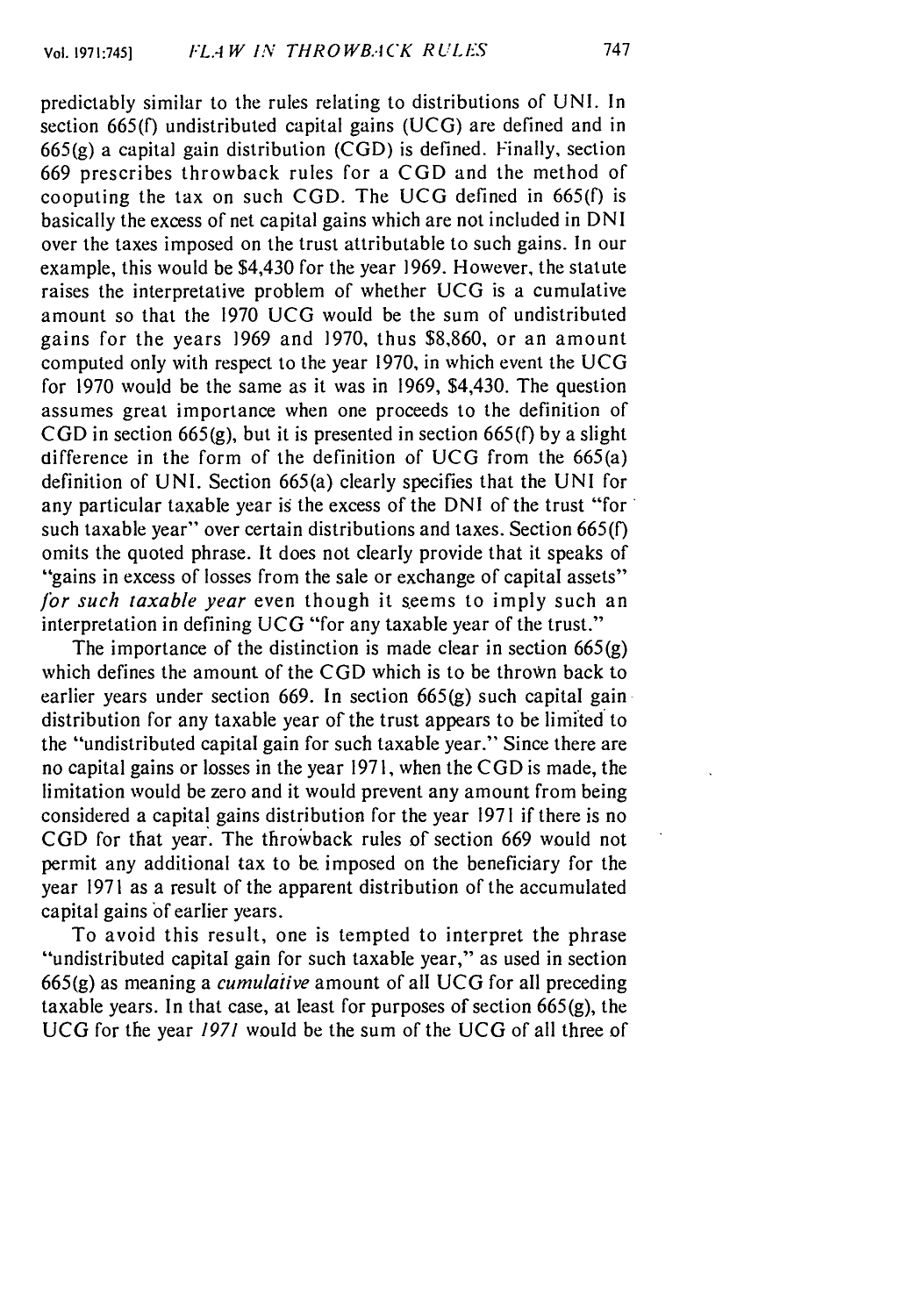the years 1969 to 1971, or \$8,860. This amount would be the limitation and we would then need to consider the rest of the definition, which describes the CGD as the excess of the AD for the year 1971 over the UNI of the trust for all preceding taxable years. In our example this would be \$10,000 minus \$3,550, or \$6,450. Of that amount, \$4,430 would be deemed a distribution of the capital gain in 1969 and \$2,020 would be deemed a distribution of capital gains in the year 1970. There are serious difficulties presented by Subpart D<sup>5</sup> to this interpretation, and these will be explained, but first it will be useful to see what tax planners might accomplish by way of avoiding the congressional intent should the interpretation of UCG as a cumulative amount be rejected.

If the amounts to be thrown back and considered capital gain distributions in earlier years are restricted to the undistributed capital gains *of the year in which the distribution is made,* it is clear that the capital gains accumulated by a trust can be distributed with impunity in any year in which the trust has no capital gains. Thus, in our example, the trustee, by waiting until a year in which the trust has no capital gains, is able to distribute some or all of the gains accumulated in earlier years without causing the beneficiary to incur any tax under the throwback rules. Furthermore, if the trust in fact had capital gains for the year 1971, the trustee could still avoid the impact of the throwback rules by making a discretionary distribution of the capital gains for the current year so that there would be no undistributed capital gains for the year 1971, and then make the distribution of the earlier accumulations of capital gains. Only if the trustee made the mistake of accumulating *current* gains and distributing *prior accumulations* of capital gains, would the beneficiary incur a tax on distributions of capital gains deemed to have been made in earlier years under the throwback rules. Congress surely did not intend this result and yet the statute's plain language appears to require such a result.

As has been shown, to avoid that result it is necessary to read "undistributed capital gain for such taxable year" as that phrase is used in section 665(g) as meaning the accumulation of all capital gains not included in DNI in all years after December 31, 1968.

The Commissioner has recently amended his regulations under section 665 by adding a new section 1.665(g)-I to take that position,

**<sup>5. 26</sup> U.S.C.** §§ **665-69** (Supp. **V. 1970).**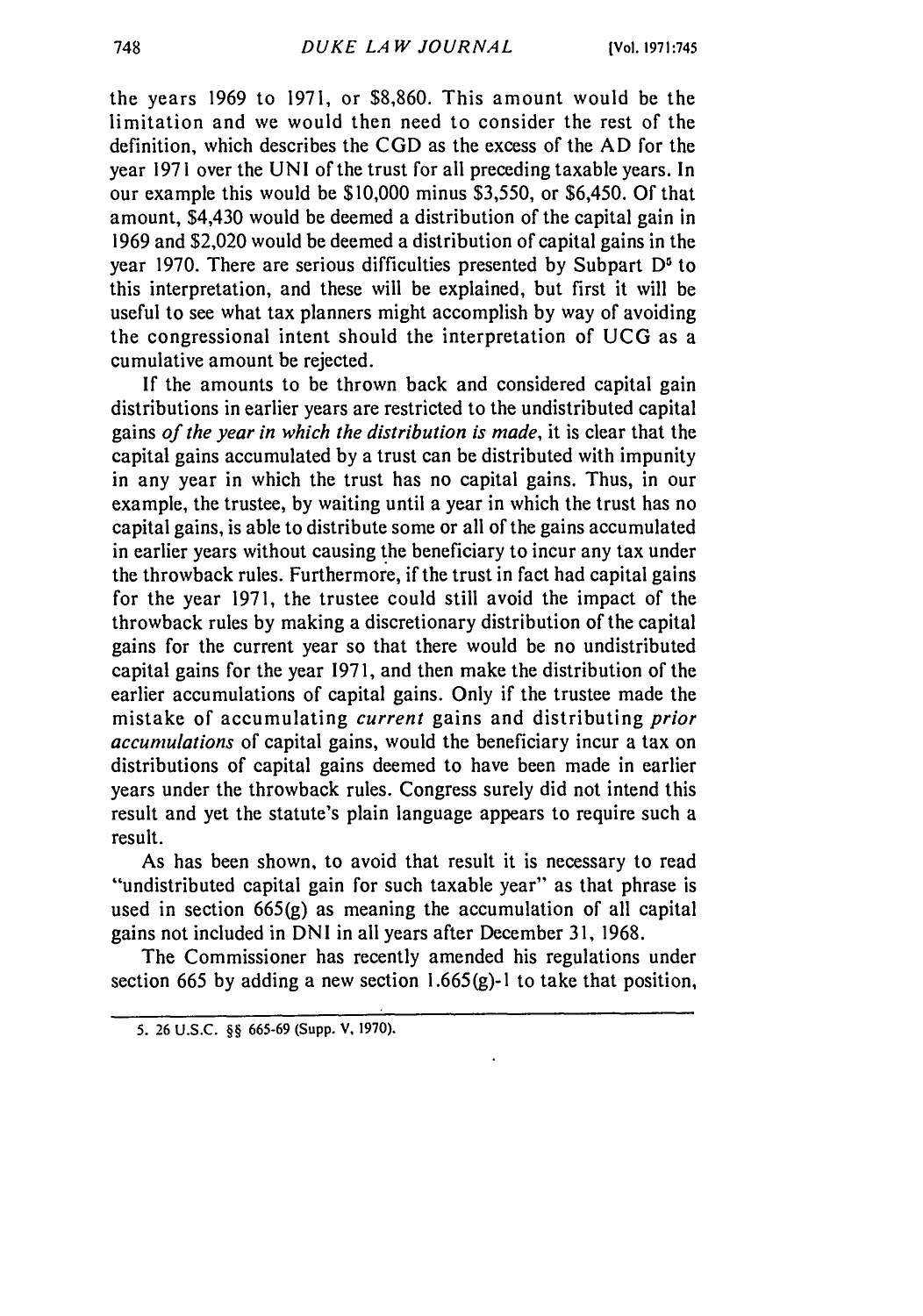stating that for purposes of section 665(g) "undistributed capital gains" means the total of *all* undistributed capital gains for *all* years of the trust beginning after December 31, 1968.6 In stating this, the Commissioner simply omits from his paraphrase of the statute the words "for such taxable year." Thus, he converts the phrase "undistributed capital gains for such taxable year," as it appears in the statute, to the phrase "undistributed capital gains." With the omission of those key words, the statute is easily interpreted in accordance with congressional intent. But with the offending words in the statute such an interpretation is totally at odds with the use of that term in section 669 as well as the apparent definition of the term in section 665(f). The throwback rules for capital gains which are provided in section 669 follow very closely the rules in section 666 for throwback of distributions of ordinary income amounts. Just as section 666 refers to UNI as a computed amount for each preceding taxable year, and not as a cumulative amount, section 669 refers similarly to UCG as an amount computed for each preceding taxable year and not as an amount accumulated from all preceding taxable years.

This is true of the first sentence of section 669(a) where it refers to the UCG "for all earlier preceding taxable years." If the UCG for any taxable year was a cumulative amount for all preceding years this would be a redundancy in the statute which would, by its plain meaning, require the capital gains of earlier years to be added into such total more than once. In our example, if UCG is a cumulative amount, then the UCG for the year 1969 was \$4,430 and the UCG for the year 1970 was \$8,860 and the UCG for *all years* prior to 1971 would be the sum of such amounts (\$13,290), plainly a ridiculous interpretation.

It is also true of the second sentence of section 669(a) where the amount deemed. distributed for any particular year is clearly limited to the **UCG** computed by reference only to the capital gains and losses for that particular year. To construe UCG as a cumulative amount in our example, the limitation of the second sentence of section 669(a) would impose a limit on the 1970 amount of capital gains deemed distributed to \$8,840, *more* than the actual capital gains accumulated

**<sup>6.</sup>** Treas. Reg. § 1.665(g)-1, **T.D.** 7080, **1971 INT.** REV. **BULL.** No. 2, at 9. On February 9, 1971, the Commissioner issued notice of proposed amendments to this recently adopted regulation. 36 Fed. Reg. 2607, 2614. Although the wording is somewhat changed, and an example is added, there is no particular significance in the change to this discussion.